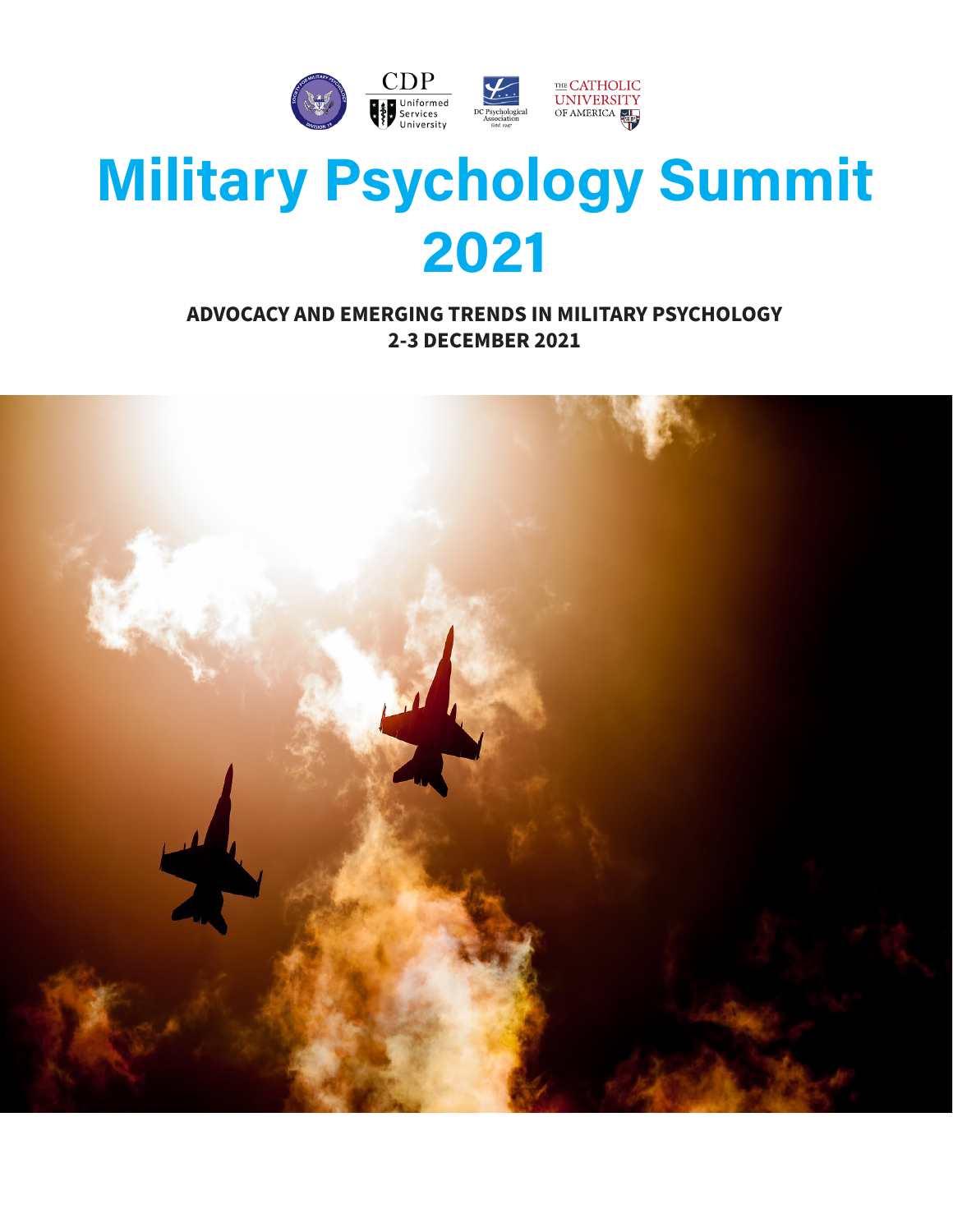# **military psychology summit 2021**

**The Virtual Military and Veteran Summit's theme is "Advocacy and Emerging Areas in Military Psychology," sponsored by the American Psychological Association Division 19, USU Center for Deployment Psychology, Catholic University of America, and the District of Columbia Psychological Association, will be held this year on December 2-3, 2021 from 1045-1930 ET. The program presentations will include Diversity, Equity, & Inclusion, Early Career Psychologist Panel, Family, Intern Presenters, Internship Directors Presentation, Operational Psychology, Moral injury, Performance Enhancement, Society Leadership Program, Student Panel Suicide, and Veteran Service Organizations.**

# **continuing education credit**

**Division 19: Society for Military Psychology** is approved by the American Psychological Association to sponsor continuing education for psychologists. Division 19 maintains responsibility for this program and its content. CE Certificates will be provided upon completion of each program offering CE. Division 19: Society for Military Psychology offers attendees up to **11.5 credits hours** for participation in this training. Participants attending events in person are required to **sign-in at the start of the training and sign-out at the conclusion of the training** in order to attain CE credit. Participant attendance data will be collected electronically during webinars. There is a 30-day time limit post-training to complete all CE requirements. Partial credits cannot be issued. Inquiries regarding CE credits may be directed via email to

**Division19CEC@gmail.com**

**Presentations and panels approved for CE are marked with asterisk (\*) in the program.**

### **registration link https://forms.gle/S6D9Zx3UkkgnA6SZ7**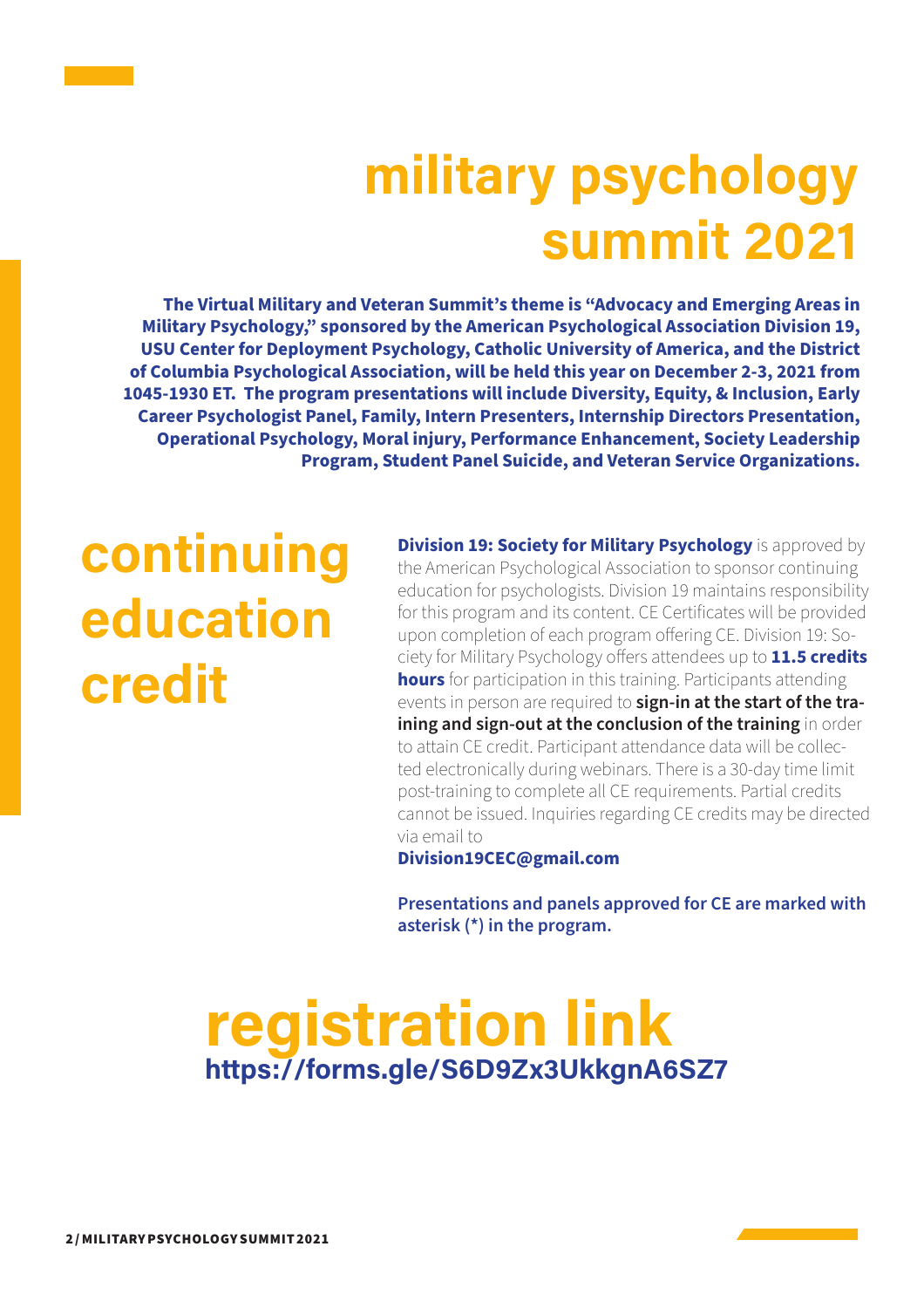## **thursday 2 dec day 1**

#### 10:45 OPENING CEREMONY

EST DIVISION 19 PRESIDENT-ELECT CDR TATANA OLSON, PHD CATHOLIC UNIVERSITY OF AMERICA DAVID JOBES, PHD

#### 11:00 <u>THE MILITARY-CIVILIAN TRANSITION PROCESS AND VETERAN/</u> MILITARY SPOUSE EMPLOYMENT \*

NATHAN AINSPAN, PHD; KRISTIN SABOE, PHD

#### 12:00 PANEL: PERSPECTIVES ON MORAL INJURY \*

CHAIR: MICHELLE KELLEY, PHD

1. THE FALL OF AFGHANISTAN: IMPACT ON THOSE WHO SERVED - JOE TROIANI, PHD 2. NOT WHAT I SIGNED UP FOR: SEXUAL HARASSMENT, MORAL INJURY, AND MENTAL HEALTH OUTCOMES - HANNAH HAMRICK, BS

3. RELIGIOUS AND SPIRITUAL STRUGGLES ASSOCIATED WITH MORAL INJURY - ELIZABETH PROSEK, PHD

4. UNDERSTANDING AND TREATING MORAL INJURY IN VETERANS - SHEILA FRANKFURT, PHD

#### 13:00 <u>EMBRACING FULL SPECTRUM PSYCHOLOGICAL PERFORMANCE AND</u> W ELL-BEING \*

GLORIA PARK, PHD

(cont)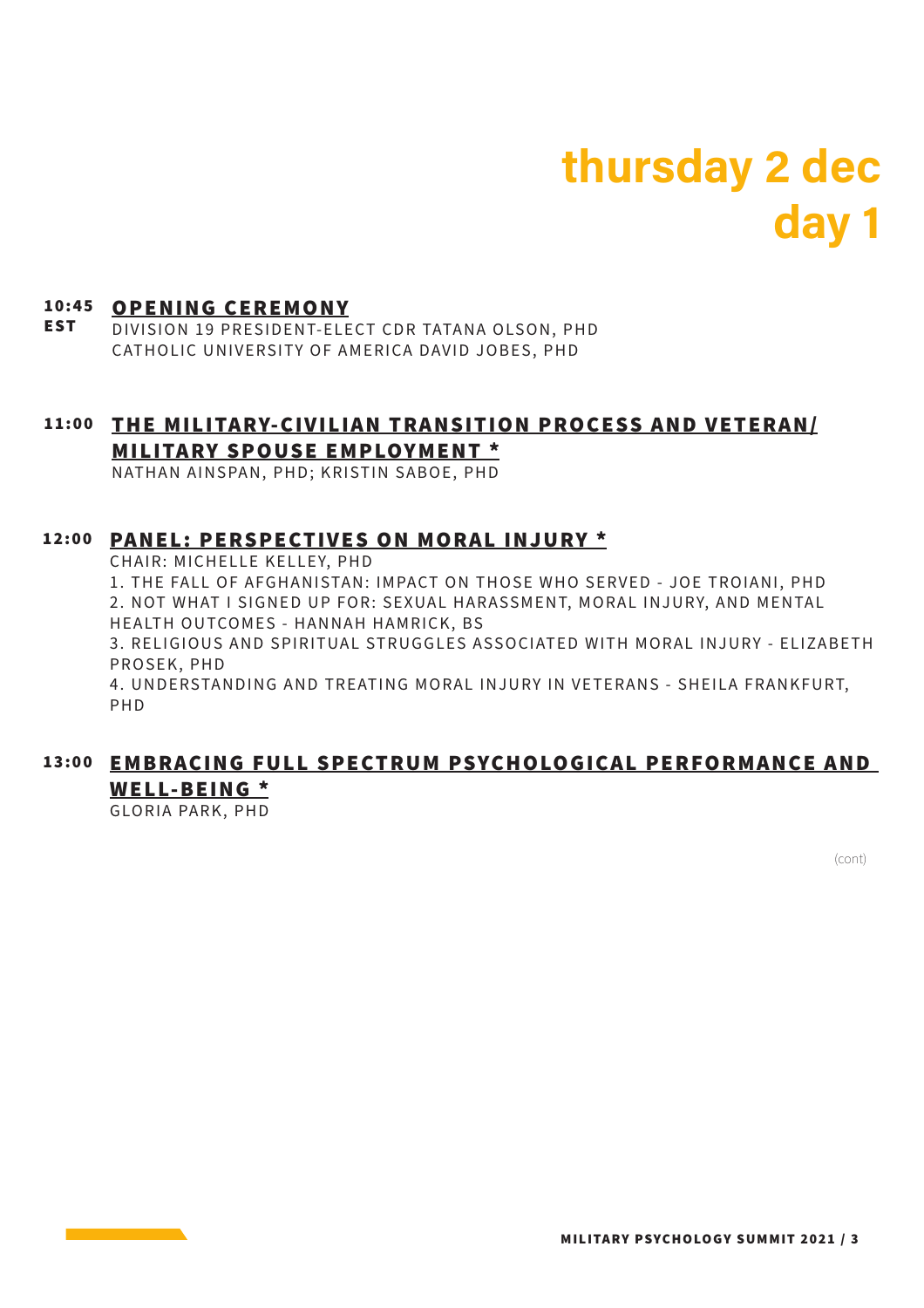## **thursday 2 dec day 1**

EST

### 14:00 PANEL: SUICIDE PREVENTION \*

1. SUICIDE PREVENTION FOR HIGH RISK SOLDIERS IN MILITARY INTELLIGENCE - DAVID JOBES, PHD

2. UPDATES ON MILITARY AND VETERAN SUICIDE PREVENTION - BRUCE CROW, PSYD

3. THE ROLE OF FIREARMS IN SUICIDE AMONG SERVICE MEMBERS AND VETERANS AND DATA-DRIVEN LIFE-SAVING SOLUTIONS - MIKE ANESTIS, PHD

#### <u>SYMPOSIUM: US AIR FORCE ENHANCED AIRMAN ALIGNMENT</u> PROGRAM \*

1. INTRODUCTION - THOMAS CARETTA, PHD

2. PROGRAM OVERVIEW - JULIA WALSH, PHD

3. APTITUDE REOUIREMENTS FOR OPERATORS IN PEER-TO-PEER HUMAN MACHINE TEAMS - MIKE BRADY, MS

4. INITIAL PSYCHOMETRIC EVALUATION OF THE AF OFFICER QUALIFYING TEST SITUATIONAL JUDGMENT TEST - MONTANA WOOLLEY, MS

5. BALANCING DIVERSITY-VALIDITY TRADEOFF IN THE USAF THROUGH THE AIR FORCE OFFICER QUALIFYING TEST - TRACY KANTROWITZ, PHD

#### 16:30 PANEL: VA/MILITARY INTERNSHIP TRAINING DIREC

LT COL STEPHEN STROUDER, PHD (USAF); MAJ MARC PATIENCE, PHD (USAF); CAPT (RET) JOHN RALPH, PHD (USN); MAJ TOM PATTERSON, PSYD (USA); JESSICA VASSALLO, PHD (VA); RENN SWEENEY, PHD (VA); GREG REGER, PHD (VA)

#### PAN EL: DIVISION 19 STUDENTS 18:00

ANGELA LEGNER, PSYD; CAPT ETHAN BANNAR, PSYD; LISA MEYER, MA; 1ST LT SONYA KANG, BS: 2ND LT SHELBY OGDEN MA

#### 19:00 <u>MINDFULNESS MEDITATION</u>

STEPHEN BOWLES, PHD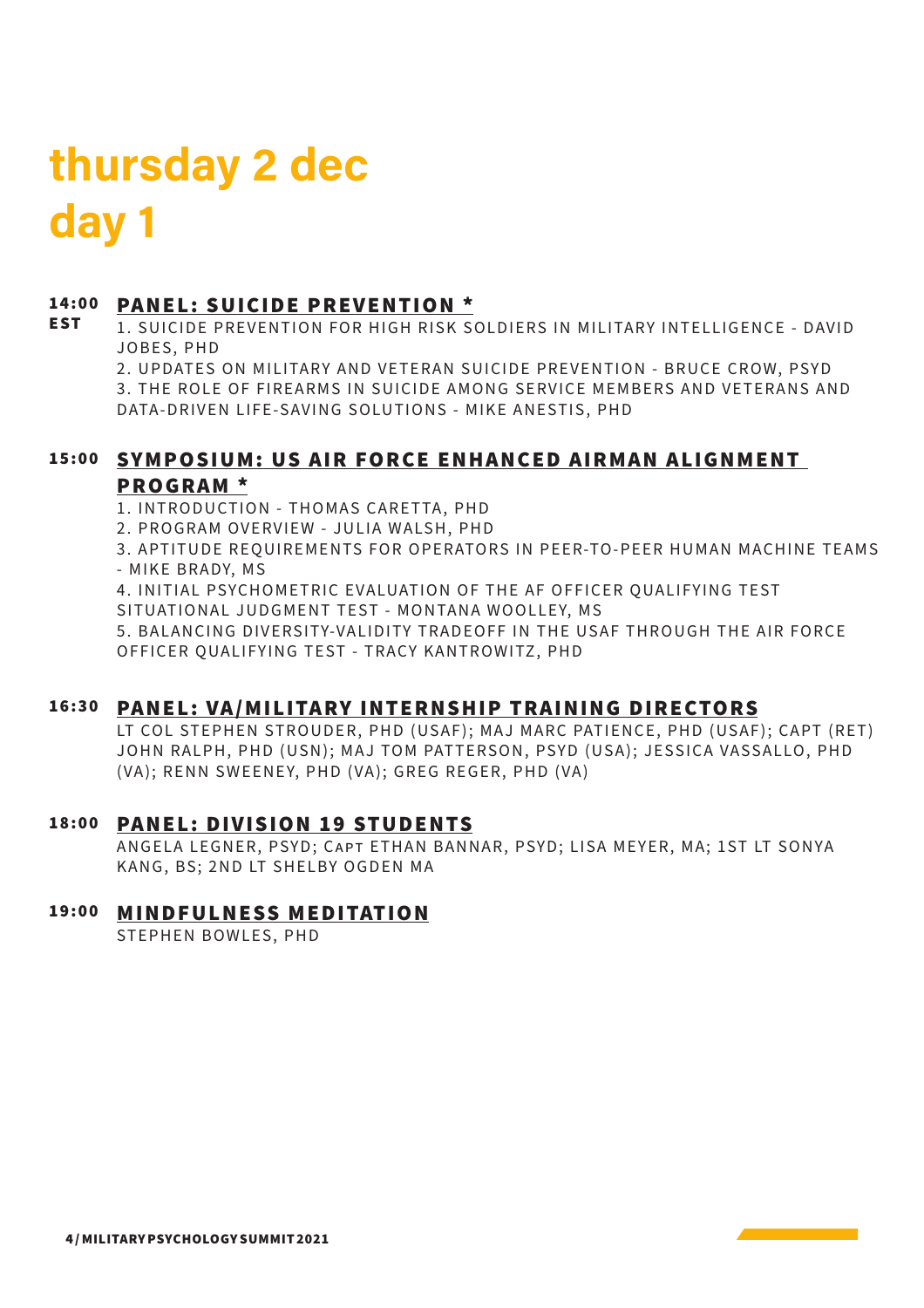## **friday 3 dec day 2**

#### 10:45 <u>OPENING CEREMONY</u>

**EST** CENTER FOR DEPLOYMENT PSYCHOLOGY, BILL BRIM, PHD DISTRICT OF COLUMBIA PSYCHOLOGICAL ASSOCIATION, STEPHEN BOWLES PHD

### 11:00 <u>SYMPOSIUM: DIVERSITY, EQUITY, INCLUSION \*</u>

1. DIVERSITY & INCLUSION RESEARCH CAPABILITIES WITHIN THE DOD - SAMANTHA DANIEL, PHD 2. PROCEDURAL JUSTICE AND MILITARY SEXUAL HARASSMENT - RACHEL BRESLIN, PHD

#### 12:00 SYMPOSIUM: ASSESSMENT AND SELECTION \*

1. PICKING TOMORROW'S LEADERS TODAY: NAVAL SPECIAL WARFARE LEADERSHIP ASSESSMENT PROGRAM - CAPT SCOTT JOHNSTON, PHD 2. ASSESSMENT & SELECTION WITH AN EMPHASIS ON IMPLEMENTATION AT SPECIAL WARFARE TRAINING WING - MAJ EMILY GRIESER, PHD 3. LEADER DEVELOPMENT IN ELITE ORGANIZATIONS - MAJ JEREMY NOBLE, PHD

#### 13:00 MILITARY FAMILY \*

IMPACT OF EXPOSURE TO MILITARY STRESSORS AND PARENTAL TRAUMA ON CHILDREN -MARJORIE WEINSTOCK, PHD

### PAN EL: MILITARY PSYCHOLOGY JOURNAL \* 14:00

CHAIR: LTC THOMAS BRITT, PHD

1. EFFECTIVENESS OF RATIONAL EMOTIVE BEHAVIOR THERAPY (REBT)-INFORMED GROUP FOR POST 9/11 VETERANS WITH PTSD - ALLEN GROVE, PHD 2. PREDICTIVE VALIDITY OF A SLECTION INSTRUMENT MEASURING RESILIENCE: THE INSPIRE RESILIENCE SCALE - ESTHER OPRINS, PHD 3. MULTITASKING AS A PREDICTOR OF SIMULATED UNMANNED AIRCRAFT MISSION

PERFORMANCE: INCREMENTAL VALIDITY BEYOND COGNITIVE ABILITY - JOHN TRENT, PHD

(cont)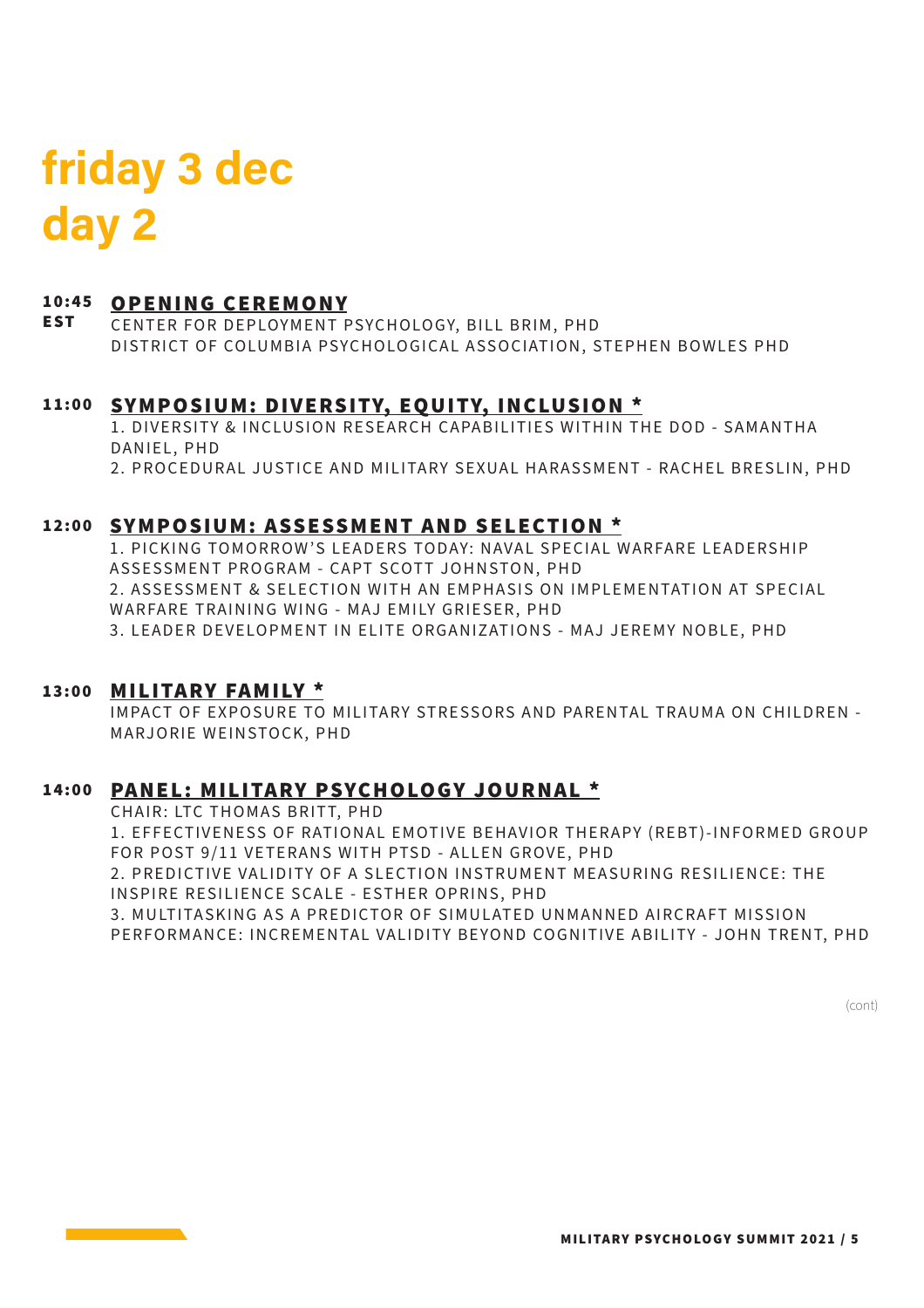### **friday 3 dec day 2**

#### PANEL: MILITARY AND VETERAN SERVICE ORGANIZATIONS \* 15:00

1. MSO AND VSO: SUPPORTING THE WELLBEING OF SERVICE MEMBERS AND VETERANS -LT AARON BANAS, PSYD EST

2. SUPPORTING WELLBEING OF TRANSITIONING SERVICE MEMBERS AND VETERANS, JENNIFER SELKE, PHD

3. ON MISSION: AT EASE, A VETERAN ORGANIZATION SPECIALIZING IN HELPING VETERANS RECONNECT TO THE OUTDOORS AND FELLOW VETERANS - T.W. HOWELL

#### PAN EL: SOCIETY LEAD ERSHIP PROGRAM \* 16:00

CHAIR: LT ASHLEY SHENBERGER, PSYD 1. INTERSECTION OF MILITARY PSYCHOLOGY AND COUNSELING IN ADDRESSING VETERANS' WORK TRANSITIONS - ARPITA GHOSH, PHD 2. I DENTIFYING TRENDS IN MILITARY PSYCHOLOGY ETHICAL DILEMMAS - CPT CHRISTINA HEIN, PHD 3. SOCIETY LEADERSHIP PROGRAM 2021 STUDENT REPRESENTATIVE - BRIAN KNOLL, MS

### PAN EL: EARLY CARE ER PSYCHOLOGISTS (ECP ) 17:00

1. EARLY CAREER PSYCHOLOGISTS: COMMITTEE, VISION, AND GOALS FOR UPCOMING YEAR - KATHLEEN FRY, PHD 2. THE GROWTH AND DEVELOPMENT OF THE D19 ECP OVER THE PAST FIVE YEARS - NEIL SHORTLAND, PHD

#### 18:00 <u>PANEL: VA/MILITARY INTERNSHIP</u>

CO-CHAIRS: LT KEEN SEONG LIEW, MS & CPT EMILY COVAIS, PSYD Capt ANNA STANTON, MS; BRIAN KNOLL, MS; DENISE DAILY, MA

#### **MINDFULNESS MEDITATION** 19:00

STEPHEN BOWLES, PHD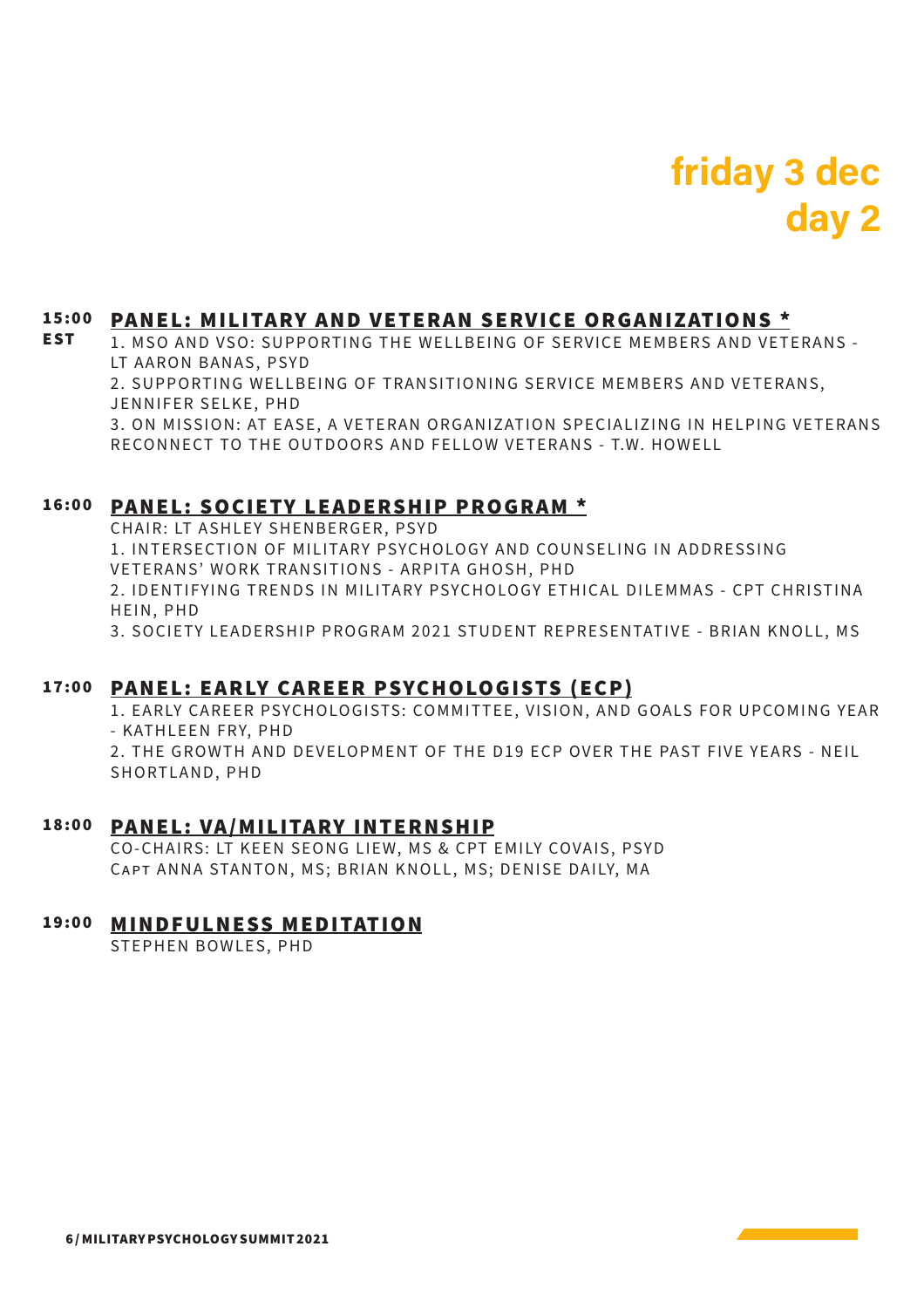### **presenters and panelists**

**Nathan D. Ainspan**, Ph.D., is the Senior Research Psychologist for the Military-Civilian Transition Office at the Department of Defense. He and Kristin Saboe will be presenting "The Military-Civilian Transition Process and Veteran/Military Spouse Employment."

**LT Aaron J. Banas**, Psy.D., is an Active Duty Navy Clinical Psychologist stationed at Walter Reed National Military Medical Center, Bethesda where he serves as a Division Officer and an Integrated Behavioral Health Consultant in the General Internal Medicine Service. LT Banas will be presenting "MSOs & VSOs: Supporting the Wellbeing of Service Members and Veterans."

**Rachel Breslin**, Ph.D., is the Chief of Military Gender Relations Research in the Office of People Analytics in the Department of Defense. She will be presenting "Procedural Justice and Military Sexual Harassment."

**LTC Thomas W. Britt**, Ph.D., is a Professor of Psychology at Clemson University and the Editor-in-Chief of Military Psychology. He will be highlighting characteristics of strong manuscripts for the journal through facilitating the discussion of three authors who have recently published research and practice in Military Psychology.

**Thomas R. Carretta**, Ph.D., is a senior research psychologist at the Air Force Research Laboratory and Enhanced Airman Alignment (EAA) technical lead.

**Bruce Crow**, Psy.D.; MPH, is the Associate Director for Program Evaluation for the Department of Veterans Affairs Suicide Prevention Program. He will be a participant of the panel presenting updates for military and veteran suicide prevention.

**Samantha Daniel**, Ph.D., is the Chief of Diversity & Inclusion Research for the Office of People Analytics within the DoD. She is also a licensed psychologist and Army spouse. She will be presenting "Diversity & Inclusion Research Capabilities Within the DoD."

**Kathleen Fry**, Ph.D., is a Psychologist in Trauma and Addiction at the Salt Lake City VA in Utah and Chair-Select of Division 19's Early Career Psychologists (ECP). She will introduce the ECP committee, the vision, and goals for the upcoming year.

**Maj. Emily A. Grieser**, Ph.D., is the Human Performance Optimization Flight Commander and an Operational/SERE Psychologist with the Special Warfare Human Performance Squadron at Joint Base San Antonio, Texas. Dr. Grieser will be presenting on "A&S with an emphasis on implementation at SWTW."

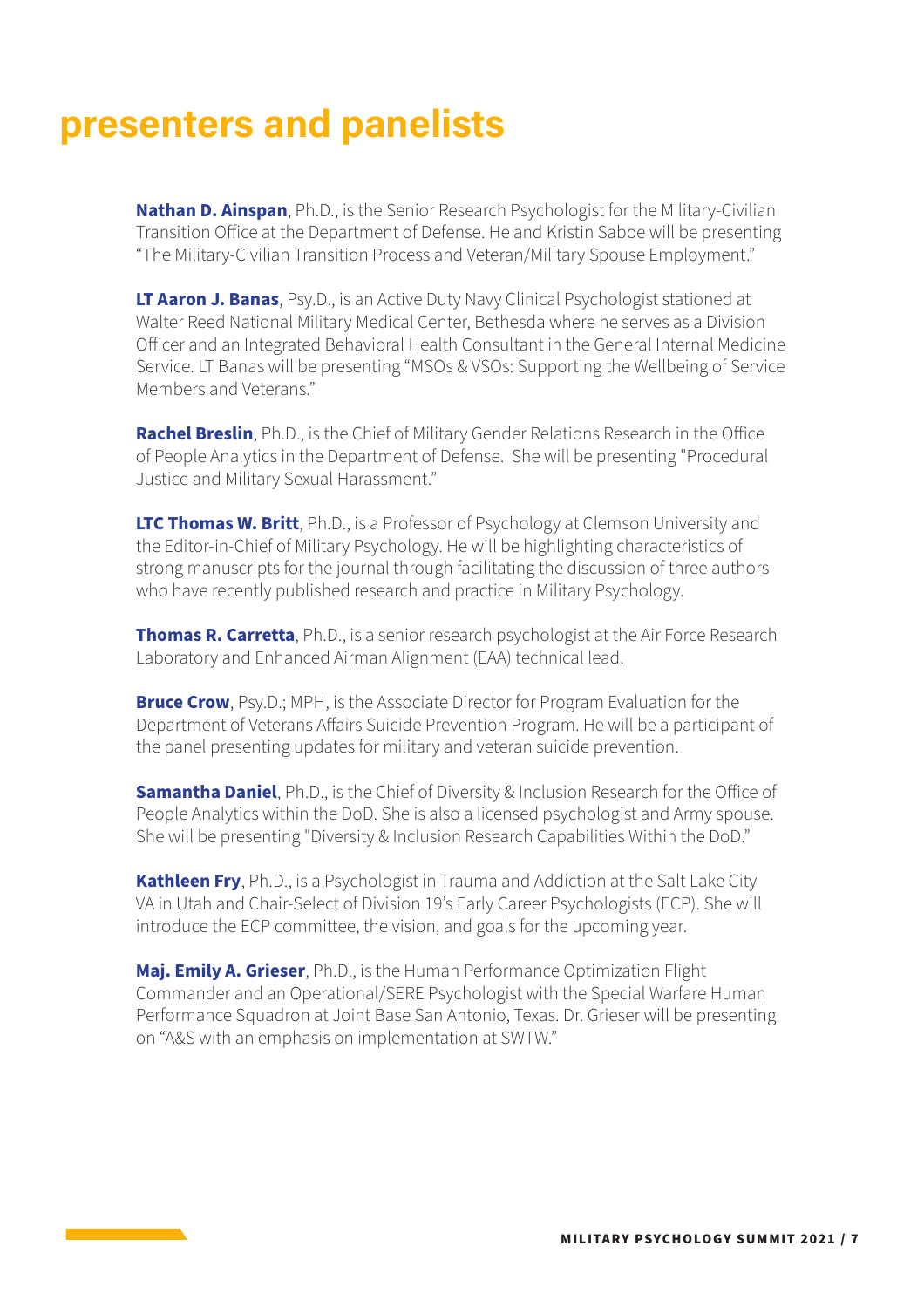**David Jobes**, Ph.D., is Professor of Psychology, Associate Director of Clinical Training, and Director of the Suicide Prevention laboratory at The Catholic University of America. Dr. Jobes has conducted suicide-focused clinical research with active duty service members and veterans and serves as a Highly Qualified Expert (HQE) to the U.S. Army Intelligence and Security Command (INSCOM). He will be presenting on "Suicide Prevention for High Risk Soldiers in Military Intelligence."

**CAPT Scott Johnston**, Ph.D. is the Force Psychologist of Naval Special Warfare. Dr. Johnston will be presenting, "Picking tomorrow's leaders today: Naval Special Warfare Leadership Assessment Program."

**Michelle L. Kelley**, Ph.D., is a Professor in Psychology and Eminent Scholar at Old Dominion University. She will chair the panel for "Perspectives on Moral Injury."

**Brian Knoll**, M.S.; MBA, is a retired Naval Aviator and a current Intern at the Northern Arizona VA Health Care System in Prescott, AZ. He is the first Division 19 Student Representative starting in 2022 and will speak on the Society Leadership Program and internship panel.

**Gloria H. Park**, Ph.D., MAPP, is the Director of Performance Psychology, HJF in support of the Consortium for Health and Military Performance (CHAMP) at USUHS. Dr. Park will be presenting "Embracing Full Spectrum Psychological Performance and Well-Being"

**Kristin N. Saboe**, Ph.D., is the global HR leader for Employee Listening & Research at The Boeing Company and an adjunct professor at Georgetown University. She and Nathan Ainspan will be presenting "The Military-Civilian Transition Process and Veteran/Military Spouse Employment"

**LT Ashley Shenberger**, Psy.D., ABPP, is a Clinical Psychologist at Navy Recruit Training Command. She will be presenting "Performance Psychology Needs and Demand for Increased Training."

**Neil Shortland** Ph.D., is an Associate Professor at the University of Massachusetts Lowell and Director of the Center for Terrorism and Security Studies. He will be presenting on "The Growth and Development of the Div19 ECP over the Past Five Years."

**Marjorie Weinstock**, Ph.D., is a Senior Military Behavioral Health Psychologist at the Center for Deployment Psychology. Dr. Weinstock will be presenting "Impact of Exposure to Military Stressors and Parental Trauma on Children."

**Mike Anestis**, Ph.D., is the Executive Director of the New Jersey Gun Violence Research Center and an Associate Professor in the School of Public Health at Rutgers University. He will be presenting on "The Role of Firearms in Suicide among Servicemembers and Veterans and Discussing Data-Driven Solutions that can Save Lives While Acknowledging the Perspective of Firearm Owners".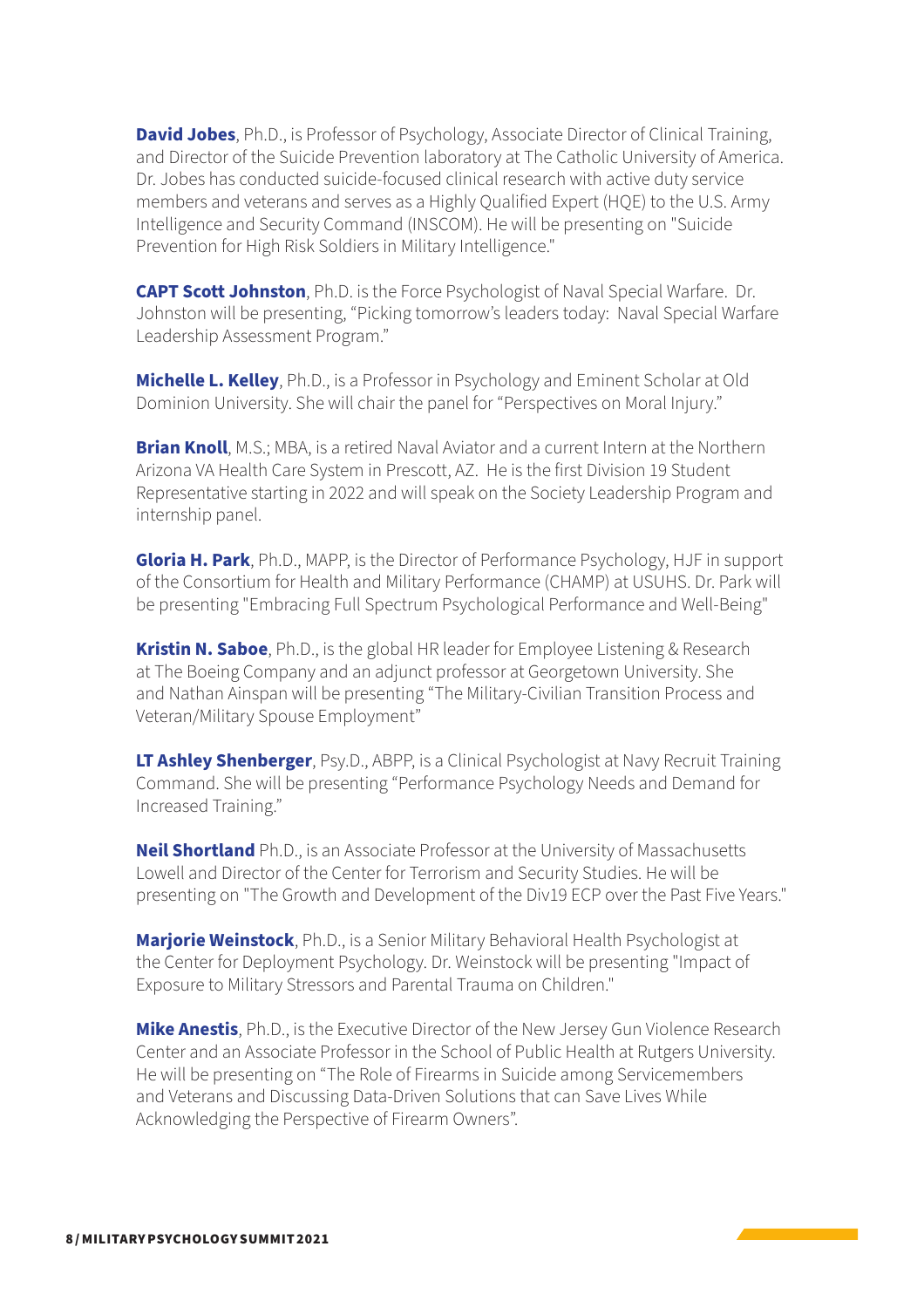**Capt. Ethan Bannar**, Psy.D., currently a supervised psychologist at GoodFellow AFB, Texas. He received his PsyD in Clinical Psychology at the University of Denver and completed his APA internship at Wilford Hall Ambulatory Surgical Center, Joint Base San Antonio - Lackland.

**Mike Brady**, MS is a Scientist at Infoscitex. Mr. Brady will be presenting "Aptitude Requirements for Operators in Peer-to-Peer Human-Machine Teams."

**CPT Emily Covais**, Psy.D., recently completed an internship at Brooke Medical Center. She is a graduate of Regent University. She is a co-chair of the Military Internship Panel.

**Denise Daily**, M.A., is an intern from Adler University and a trauma specialist for homeless veterans.

**Tracy Kantrowitz**, Ph.D., is an Industrial-Organizational Psychologist at Personnel Decisions Research Institutes (PDRI). She will present "Balancing Diversity-Validity Tradeoff in the United States Air Force through the Air Force Officer Qualifying Test."

**CPT Christina Hein**, Ph.D., is the brigade aeromedical psychologist for the 25th Combat Aviation Brigade at Wheeler Army Airfield in Hawaii. CPT Hein will be presenting "Identifying Trends in Military Psychology Ethical Dilemmas."

**Sheila Frankfurt**, Ph.D., is a psychologist and investigator at the Department of Veteran Affairs VISN17 Center of Excellence for Research on Returning War Veterans. She is currently funded by the VA to study and develop treatments for military traumas and moral injury.

**Arpita Ghosh** Ph.D., is an Assistant Professor of Counseling Psychology in the Department of Educational Psychology at the University of Kansas. She also holds a research affiliation at the Dwight D. Eisenhower VA Medical Center in Leavenworth, KS. She will be presenting on the intersection of military psychology and counseling in addressing veterans' work transitions.

**Allen B. Grove**, Ph.D., is a Clinical Psychologist on the PTSD Team and Suicide Risk Identification Strategy Champion at the Hunter Holmes McGuire Veterans Affairs Medical Center in Richmond, Virginia. He will be presenting the "Effectiveness of a Rational Emotive Behavior Therapy (REBT)-Informed Group for Post-9/11 Veterans with Posttraumatic Stress Disorder (PTSD)."

**Hannah Hamrick**, B.S., second-year doctoral student in the clinical psychology program at the University of Arkansas and a veteran of the United States Navy.

**T.W. Howell** President and Co-founder of Mission: At Ease A veterans organization specializing in helping veterans reconnect to the outdoors and fellow veterans.

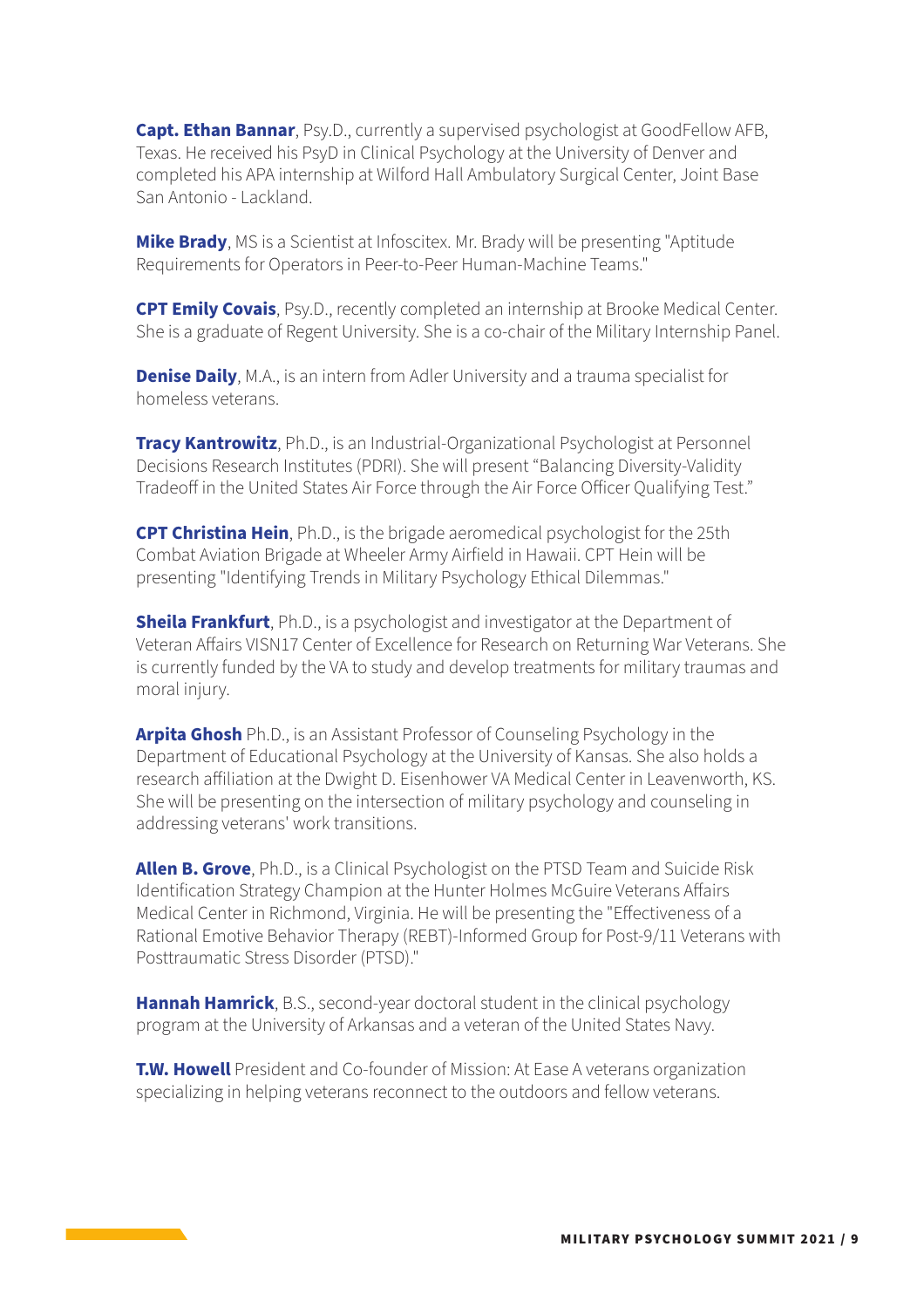**1st Lt. Sonya Kang** is a third year doctoral student at the Uniformed Services University of the Health Sciences (USUHS). She is one of the student representatives for the recently founded D19 Student Chapter at USUHS.

**Lisa Meyer**, M.A., clinical psychology Psy.D. student, APA Division 19 Campus Representative, and President of the Student Association of Military Psychology (SAMP) at the Alliant International University San Diego Campus.

**LT Keen Seong Liew**, M.S., is a Navy clinical psychology intern at Naval Medical Center Portsmouth, Portsmouth, VA. He is currently completing his PhD in Clinical Psychology at Uniformed Services University of the Health Sciences. He is a co-chair and panelist for the Military Internship Panel.

**MAJ Jeremy Noble**, Ph.D., ABPP is an Operational Psychologist in the U.S. Army Special Operations Command. MAJ Noble will be presenting "Leader Development," a discussion on leader development programming for elite organizations.

**Esther Oprins**, Ph.D., is Principal Consultant at TNO, where she is occupied with research on selection and training of high-risk professionals, mainly for the Dutch Ministry of Defense. She will be presenting: "Predictive validity of a selection instrument measuring resilience: The INSPIRE resilience scale".

**2nd Lt. Shelby Ogden**, M.A., is a student at Adler University and is involved with the Military Clinical Psychology emphasis and Military Psychology Student Organization.

**Maj. Marc A. Patience**, Ph.D., is a Clinical Health Psychologist and Clinical Psychology Residency Deputy Director of Training at Marc M. As a member of the Motivational Interviewing Network of Trainers, Dr. Patience works to proliferate and train intentional use of verbal behavior as well as expanding the reach of clinical interventions from the clinic to the population.

**MAJ Tom Patterson**, Psy.D., is the Program Director of the Clinical Psychology Internship Program and Chief of the Education and Training Service Lane and Madigan Army Medical Center. He will be presenting as part of the "Internship Director Panel."

**Elizabeth A Prosek**, Ph.D., L.P.C., is an associate professor of counseling at Penn State University. She is the lead author of Exemplary Practices for Military Populations, counseling competencies endorsed by the American Counseling Association. She was previously a program evaluator for a Veteran treatment court program and currently researches moral injury experiences.

**Jennifer Selke**, Ph.D., is the Director of Veteran Programs at Camp Southern Ground and strengths expert helping veterans improve their wellbeing and maximize their strengths to reach a goal and find a new purpose. She will be presenting on a model to support the wellbeing of transitioning service members and veterans.